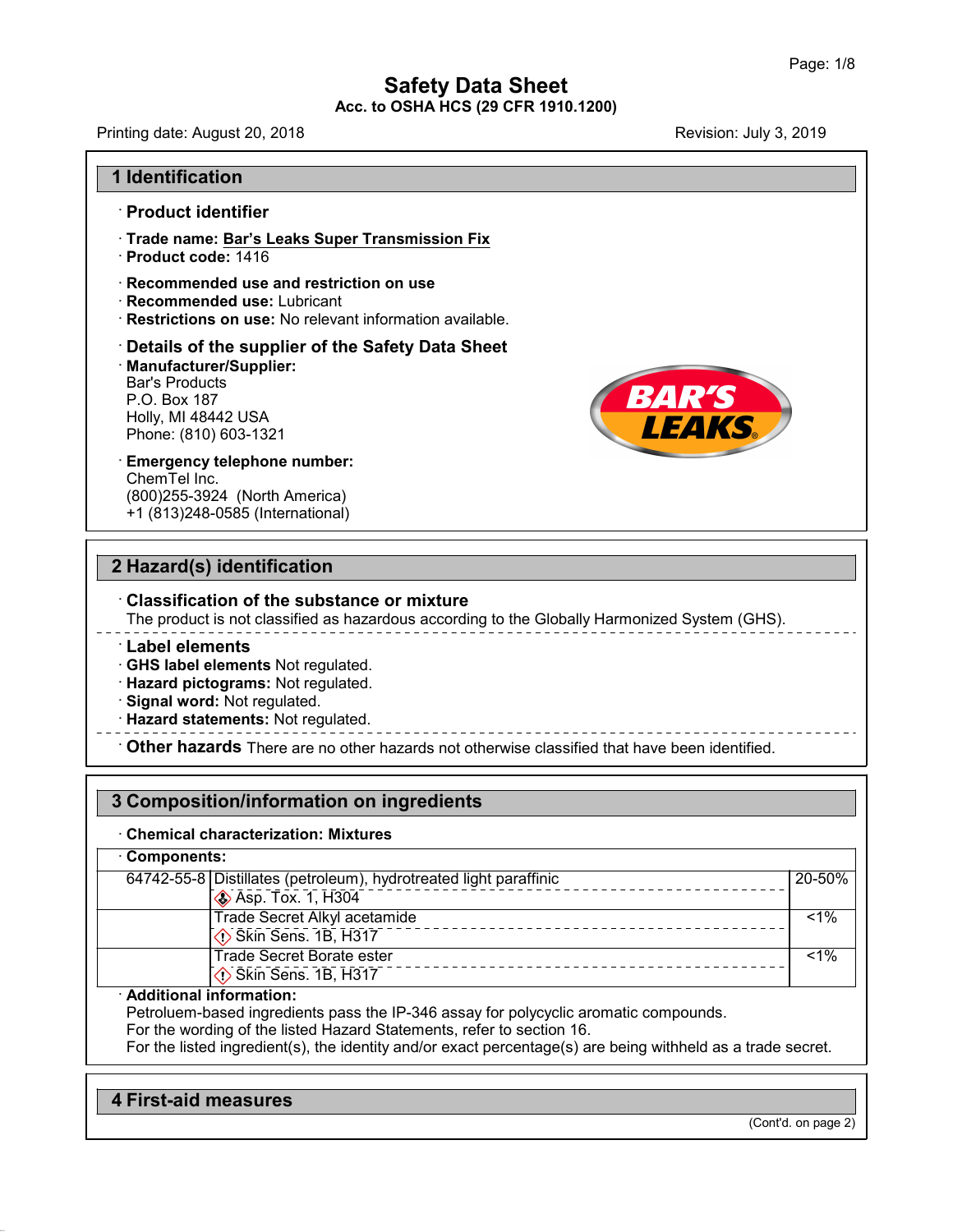# ade name: Bar's Leaks Super Transmission Fire<br> **CONSIGNAL CONSIGNATION**<br> **CONSIGNATION**<br> **CONSIGNATION**<br> **CONSIGNATION**<br> **CONSIGNATION**<br> **CONSIGNATION**<br> **CONSIGNATION**<br> **CONSIGNATION**<br> **CONSIGNATION**<br> **CONSIGNATION**<br> **CONS**

 $\overline{(\text{Cont } d. \text{ of page 1})}$ 

**Example: Bar's Leaks Super Transmission Fix**<br> **Consecription of first aid measures**<br> **After inhalation:** Supply fresh air; consult doctor in case of complaints.<br> **After skin contact:**<br>
Clean with water and soap.<br>
If skin **Description of first aid measures<br>After inhalation:** Supply fresh air; consu<br>**After skin contact:**<br>Clean with water and soap.<br>If skin irritation is experienced, consult a<br>**After eve contact: If Superion is a Description of first aid measures**<br> **After inhalation:** Supply fresh air; consult doctor in case of<br> **After skin contact:**<br>
Clean with water and soap.<br>
If skin irritation is experienced, consult a doctor. **After skin contact:**<br>Clean with water and soap.<br>If skin irritation is experienced, consult a doctor.<br>**After eye contact:**<br>Remove contact lenses if worn.<br>Rinse opened eye for several minutes under run<br>**After swallowing:** Refler skin contact:<br>
Clean with water and soap.<br>
If skin irritation is experienced, consult a doctor.<br> **After eye contact:**<br>
Remove contact lenses if worn.<br>
Rinse opened eye for several minutes under running water. If sym Rinse opened eye for several minutes under running water. If symptoms persist, consult a doctor.<br> **After swallowing:**<br>
Rinse out mouth and then drink plenty of water.<br>
Do not induce vomiting; immediately call for medical h **Example 2018 After eye contact:**<br>
Rinse opened eye for several minutes under running water. If symptoms persi-<br> **After swallowing:**<br> **Rinse out mouth and then drink plenty of water.**<br>
Do not induce vomiting; immediately c Rinse opened eye for several minutes une<br>**After swallowing:**<br>Rinse out mouth and then drink plenty of<br>Do not induce vomiting; immediately call **i**<br>**Most important symptoms and effects**,<br>Slight irritant effect on eyes.<br>Gast After swallowing:<br>Rinse out mouth and then drink plenty<br>Do not induce vomiting; immediately ca<br>Most important symptoms and effec<br>Slight irritant effect on eyes.<br>Gastric or intestinal disorders<br>Nausea in case of ingestion.<br> Rinse out mouth and then drink plenty of water.<br>
Do not induce vomiting; immediately call for medical help.<br> **Most important symptoms and effects, both acute and delayed:**<br>
Slight irritant effect on eyes.<br>
Gastric or intes Signt imiant effect on eyes.<br>
Gastric or intestinal disorders<br>
Nausea in case of ingestion.<br> **Indication of any immediate medical a**<br> **5 Fire-fighting measures**<br> **Extinguishing media Extinguishing measures<br>
Fire-fighting measures<br>
Extinguishing media<br>
Extinguishing media<br>
Extinguishing agents:<br>
Foam** 

- 
- 

**Fire-fighting measures<br>· Extinguishing media<br>· Suitable extinguishing agents:**<br>Foam<br>Fire-extinguishing powder Foam 5 Fire-fighting measures<br>Extinguishing media<br>Suitable extinguishing agents:<br>Foam<br>Fire-extinguishing powder<br>Gaseous extinguishing agents<br>Carbon dioxide **Extinguishing media<br>Suitable extinguishing agents:**<br>Foam<br>Fire-extinguishing powder<br>Gaseous extinguishing agents<br>Carbon dioxide<br>For safety reasons unsuitable extinguis

Fire-extinguishing powder<br>Gaseous extinguishing agents<br>Carbon dioxide<br>**For safety reasons unsuitable extinguishing agents:** W<br>**Special hazards arising from the substance or mixture** · **For safety reasons unsuitable extinguishing agents:** Water Foam<br>Fire-extinguishing powder<br>Gaseous extinguishing agents<br>Carbon dioxide<br>**For safety reasons unsuitable extinguishing agents:** Water<br>**Special hazards arising from the substance or mixture**<br>Formation of toxic gases is pos Fire-extinguishing powder<br>
Gaseous extinguishing agents<br>
Carbon dioxide<br>
• **For safety reasons unsuitable extinguishing agents:** Water<br>
• **Special hazards arising from the substance or mixture**<br>
Formation of toxic gases is **For safety reasons unsuitable Special hazards arising from Formation of toxic gases is posited and all protective equipment:**<br>**Protective equipment:**<br>Wear self-contained respirator Wear fully protective suit. For sarety reasons unsultable extinguishing agents: Wate<br>Special hazards arising from the substance or mixture<br>Formation of toxic gases is possible during heating or in case<br>**Advice for firefighters**<br>Protective equipment:<br> Special nazards arising from the subsection<br>Formation of toxic gases is possible duri<br>**Advice for firefighters**<br>Protective equipment:<br>Wear self-contained respiratory protective<br>Wear fully protective suit.

- 
- 

### **Example 18 Accidental release measures**<br> **6 Accidental release measures**<br> **6 Accidental release measures**<br> **6 Personal precautions, protective equipm Example 26 Year fully protective suit.**<br> **B**<br> **Personal precautions, protective equipment and emergency procedures<br>
Ensure adequate ventilation.<br>
Use personal protective equipment as required. 6 Accidental release measures**<br> **Ensure adequate ventilation.**<br>
Use personal protective equipment as required.<br>
Use personal protective equipment as required.<br>
Particular danger of slipping on leaked/spilled product. **Accidental release measures<br>
Personal precautions, protective equipment and<br>
Ensure adequate ventilation.<br>
Use personal protective equipment as required.<br>
Particular danger of slipping on leaked/spilled product.<br>
For larg** Accidental release measures<br>Personal precautions, protective equipment and emerg<br>Ensure adequate ventilation.<br>Use personal protective equipment as required.<br>Particular danger of slipping on leaked/spilled product.<br>For larg For large spills, use respiratory protective device and emergency procedures<br>
Ensure adequate ventilation.<br>
Use personal protective equipment as required.<br>
Particular danger of slipping on leaked/spilled product.<br>
For larg

47.0.13

Ensure adequate ventilation.<br>
Use personal protective equipment as required.<br>
Particular danger of slipping on leaked/spilled product.<br>
For large spills, use respiratory protective device against the effects<br> **Environmenta** Use personal protective equipment as required.<br>Particular danger of slipping on leaked/spilled product.<br>For large spills, use respiratory protective device against the effects of fumes/dust/aerosol.<br>**Environmental precauti** 

Particular danger of slipping on leaked/spilled product.<br>
For large spills, use respiratory protective device against the effects of fumes/dust/and<br>
Do not allow to enter sewers/ surface or ground water.<br>
Inform respective **Environmental precautions**<br>
Do not allow to enter sewers/ surface or ground water.<br>
Inform respective authorities in case of seepage into water course or sewage system.<br>
Prevent from spreading (e.g. by damming-in or oil b Do not allow to enter sewers/ surface or ground water.<br>Inform respective authorities in case of seepage into water course or s<br>Prevent from spreading (e.g. by damming-in or oil barriers).<br>**Methods and material for containm** 

 $(Cont'd. on page 3)$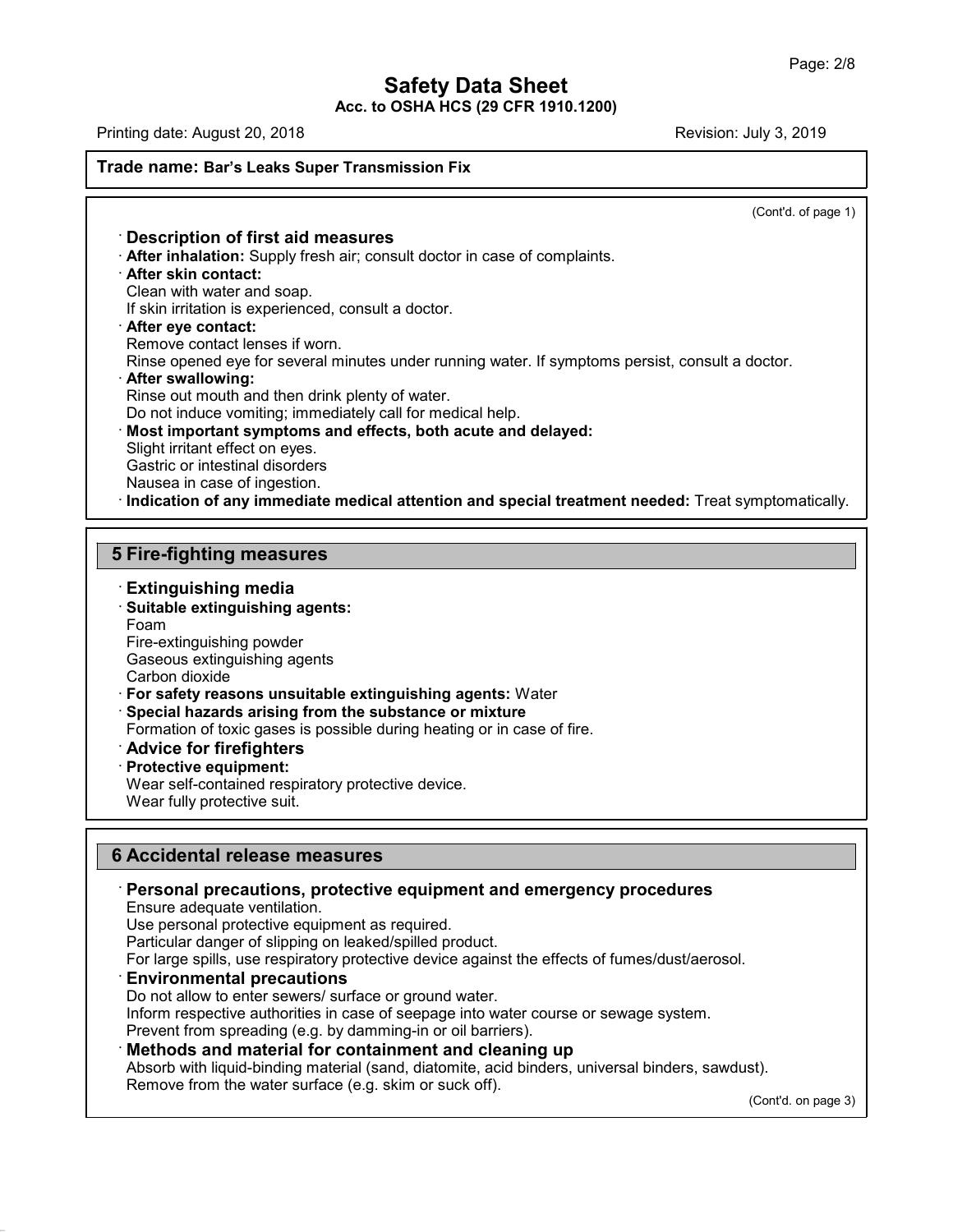$\overline{(\text{Cont } d.\text{ of page 2})}$ 

Finally date: August 20, 2010<br> **Send for recovery or disposal in suitable receptacles.**<br> **Reference to other sections**<br>
See Section 7 for information on safe handling.<br>
See Section 8 for information on personal protection Send for recovery or disposal in suitable receptacles.<br> **Reference to other sections**<br>
See Section 7 for information on safe handling.<br>
See Section 8 for information on personal protection equipment.<br>
See Section 13 for di Send for recovery or disposal in suitable recept<br> **Reference to other sections**<br>
See Section 7 for information on safe handling.<br>
See Section 8 for information on personal prote<br>
See Section 13 for disposal information.

**Reference to Other Sections**<br>
See Section 7 for information on safe half<br>
See Section 8 for information on personal<br>
See Section 13 for disposal information.<br> **7 Handling and storage<br>
Handling** 

### · **Handling**

**7 Handling and storage<br>
· Handling<br>
· Precautions for safe handling:<br>
Use only in well ventilated areas.<br>
Keep from heat and sources of ignition. Handling and storage<br>Handling<br>Precautions for safe handling:**<br>Use only in well ventilated areas.<br>Keep from heat and sources of ignition.<br>Keep out of reach of children **Handling and storage<br>Handling<br>Precautions for safe handling:**<br>Use only in well ventilated areas.<br>Keep from heat and sources of ignition.<br>Keep out of reach of children.<br>Open and handle receptacle with care.

Keep out of reach of children.<br>Open and handle receptacle with care.<br>Information about protection against explosions and fires: **Exercise Seculture Frecentions for safe handling:**<br>
Use only in well ventilated areas.<br>
Keep from heat and sources of ignition.<br>
Keep out of reach of children.<br>
Open and handle receptacle with care.<br> **Information about pr** Use only in well ventilated areas.<br>
Keep from heat and sources of ignition.<br>
Keep out of reach of children.<br>
Open and handle receptacle with care.<br> **Information about protection against explosions and fires:**<br>
Keep away fr

Open and handle receptacle with care.<br> **Condition about protection against explosions and fires:**<br>
Keep away from heat/sparks/open flames/hot surfaces. - No smok<br> **Conditions for safe storage, including any incompatibili**<br> Keep away from heat/sparks/open flames/hot surfaces. - No smoking.<br> **Conditions for safe storage, including any incompatibilities**<br> **Requirements to be met by storerooms and receptacles:**<br>
Avoid storage near extreme heat, Keep away from heat/sparks/open flames/hot surfaces. - No smoking.<br> **Conditions for safe storage, including any incompatibilities**<br> **Requirements to be met by storerooms and receptacles:**<br>
Avoid storage near extreme heat, Requirements to be met by storerooms and receptacles:<br>Avoid storage near extreme heat, ignition sources or open fla<br>Store in cool, dry conditions in well sealed receptacles.<br>Information about storage in one common storage

Requirements to be met by storerooms and receptacles:<br>Avoid storage near extreme heat, ignition sources or open flame.<br>Store in cool, dry conditions in well sealed receptacles.<br>Information about storage in one common stora mormation about storage in one common storage racinty.<br>
Store away from oxidizing agents.<br>
Specific end use(s) No relevant information available.<br> **8 Exposure controls/personal protection**<br>
Control parameters

**8 Exposure controls/personal protection<br>
Control parameters<br>
Components with limit values that require monitoring at the workplace:** 

**Exposure controls/personal protection**<br>
• **Control parameters**<br>
• **Components with limit values that require monitoring at the workplace:**<br>
The product does not contain any relevant quantities of materials with critical v **Exposure controls/personal protection**<br>Control parameters<br>Components with limit values that require monitoring at the workplace:<br>The product does not contain any relevant quantities of materials with critical values that **Exposure controls/personal<br>
Control parameters**<br>
Components with limit values tha<br>
The product does not contain any<br>
monitored at the workplace.<br> **Exposure controls**<br>
Controls<br>
Ceneral protective and hygienic r<br>
The usual • **Components with limit values that require monitor**<br>The product does not contain any relevant quantitie<br>monitored at the workplace.<br>**Exposure controls**<br>**General protective and hygienic measures:**<br>The usual precautionary The product does not contain any relevant quantities of materials with critical value<br>monitored at the workplace.<br> **Exposure controls**<br> **General protective and hygienic measures:**<br>
The usual precautionary measures for hand monitored at the workplace.<br> **Exposure controls**<br> **General protective and hygienic measures:**<br>
The usual precautionary measures for handling chemicals sho<br>
Keep away from foodstuffs, beverages and feed.<br>
Wash hands before

**Exposure controls<br>
General protective and hygienic measures:**<br>
The usual precautionary measures for handling chemicals shoule<br>
Keep away from foodstuffs, beverages and feed.<br>
Wash hands before breaks and at the end of wor Exposure controls<br>
General protective and hygienic measures:<br>
The usual precautionary measures for handling c<br>
Keep away from foodstuffs, beverages and feed.<br>
Wash hands before breaks and at the end of wor<br>
Do not inhale g **General protective and hygienic measu**<br>The usual precautionary measures for ha<br>Keep away from foodstuffs, beverages ar<br>Wash hands before breaks and at the en<br>Do not inhale gases / fumes / aerosols.<br>Avoid contact with the

The usual precautionary measures for handling chemicals should b<br>Keep away from foodstuffs, beverages and feed.<br>Wash hands before breaks and at the end of work.<br>Do not inhale gases / fumes / aerosols.<br>Avoid contact with th

Do not inhale gases / fumes / aerosols.<br>
Avoid contact with the eyes.<br>
Avoid close or long term contact with the skin.<br> **Engineering controls:** No relevant information available.<br> **Breathing equipment:**<br>
Not required under Avoid contact with the eyes.<br>Avoid close or long term contact with the skin.<br>**Engineering controls:** No relevant information available.<br>**Breathing equipment:**<br>Not required under normal conditions of use.<br>Use suitable respi Avoid close or long term contact with the skin.<br> **Engineering controls:** No relevant information available.<br> **Breathing equipment:**<br>
Not required under normal conditions of use.<br>
Use suitable respiratory protective device

47.0.13

(Cont'd. on page 4)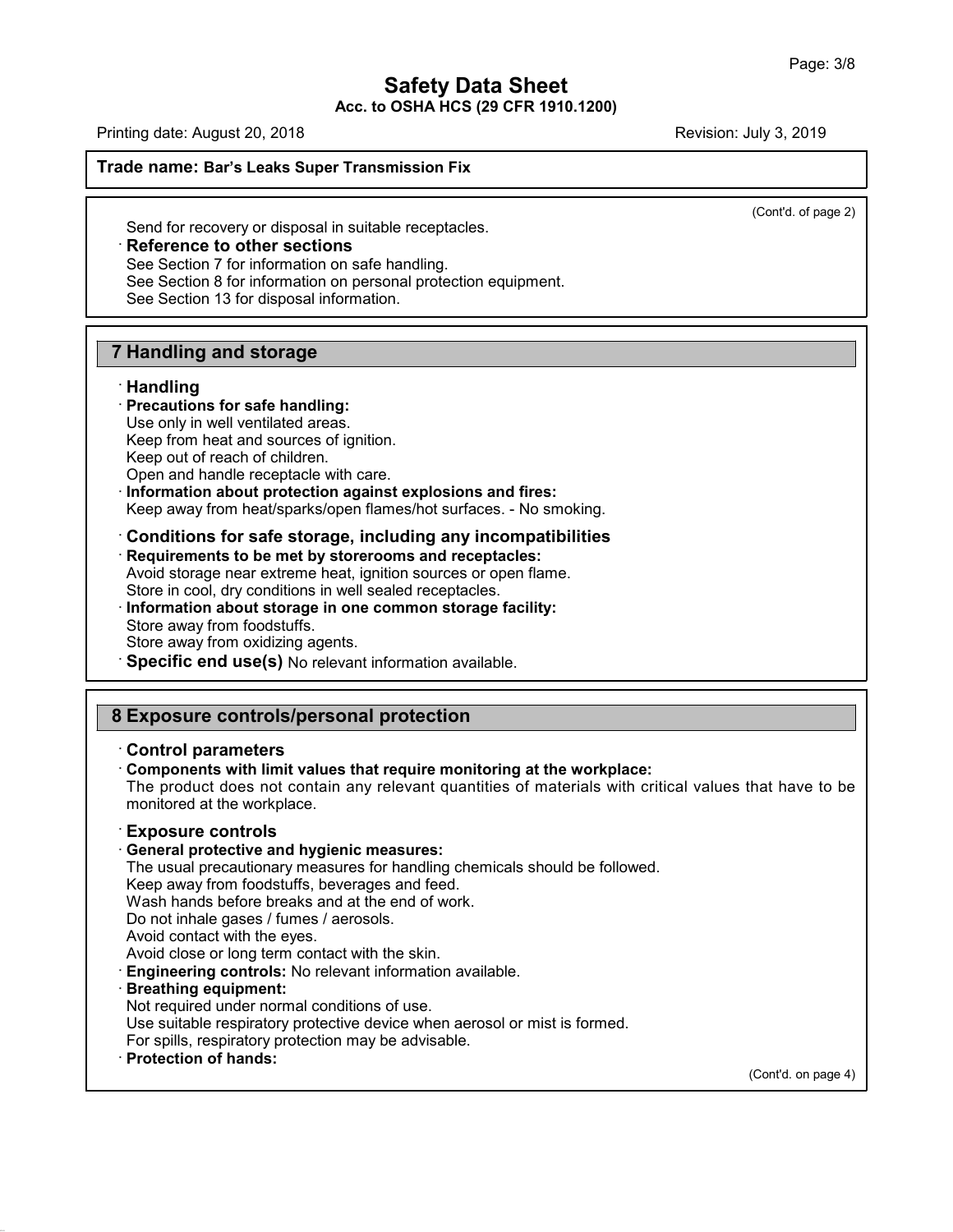# Trade name: Bar's Leaks Super Transmission Fix<br>
Number of Protective gloves

 $\overline{(\text{Cont } d.\text{ of page 3})}$ 

The glove material has to be impermeable and resistant to the product/ the substance/ the preparation.<br>
• **Eye protection:**<br>
• **Eye protection:** e material has to be imper<br>t**ection:**<br>Safety glasses



47.0.13

- **Eye protection:**<br>
Safety glasses<br> **Body protection:** Protective work clothing<br> **Limitation and supervision of exposure into t**<br>
No relevant information available **Example 3**<br> **Example 3**<br> **Example 3**<br> **Limitation and supervision of exposure into the environment<br>
No relevant information available.<br>
<b>Risk management measures** No relevant information available. No relevant information available.<br>
• **Risk management measures** No relevant information available.<br>
• **Risk management measures** No relevant information available.
- · Risk management measures No relevant information available.

| 9 Physical and chemical properties                    |                                               |  |  |  |
|-------------------------------------------------------|-----------------------------------------------|--|--|--|
| Information on basic physical and chemical properties |                                               |  |  |  |
| Appearance:                                           |                                               |  |  |  |
| Form:                                                 | Liquid                                        |  |  |  |
| Color:                                                | According to product specification            |  |  |  |
| · Odor:                                               | Petroleum-like                                |  |  |  |
| <b>Odor threshold:</b>                                | Not determined.                               |  |  |  |
| · pH-value:                                           | Not determined.                               |  |  |  |
| · Melting point/Melting range:                        | Not determined.                               |  |  |  |
| <b>Boiling point/Boiling range:</b>                   | Not determined.                               |  |  |  |
| · Flash point:                                        | >93 °C (>199.4 °F)                            |  |  |  |
| · Flammability (solid, gaseous):                      | Not applicable.                               |  |  |  |
| Auto-ignition temperature:                            | Not determined.                               |  |  |  |
| · Decomposition temperature:                          | Not determined.                               |  |  |  |
| Danger of explosion:                                  | Product does not present an explosion hazard. |  |  |  |
| <b>Explosion limits</b>                               |                                               |  |  |  |
| Lower:                                                | Not determined.                               |  |  |  |
| Upper:                                                | Not determined.                               |  |  |  |
| <b>Oxidizing properties:</b>                          | Non-oxidizing.                                |  |  |  |
| · Vapor pressure:                                     | Not determined.                               |  |  |  |
| · Density:                                            |                                               |  |  |  |
| <b>Relative density:</b>                              | $<$ 1                                         |  |  |  |
| Vapor density:                                        | Not determined.                               |  |  |  |
| <b>Evaporation rate:</b>                              | Not determined.                               |  |  |  |
| · Solubility in / Miscibility with                    |                                               |  |  |  |
| Water:                                                | Not miscible or difficult to mix.             |  |  |  |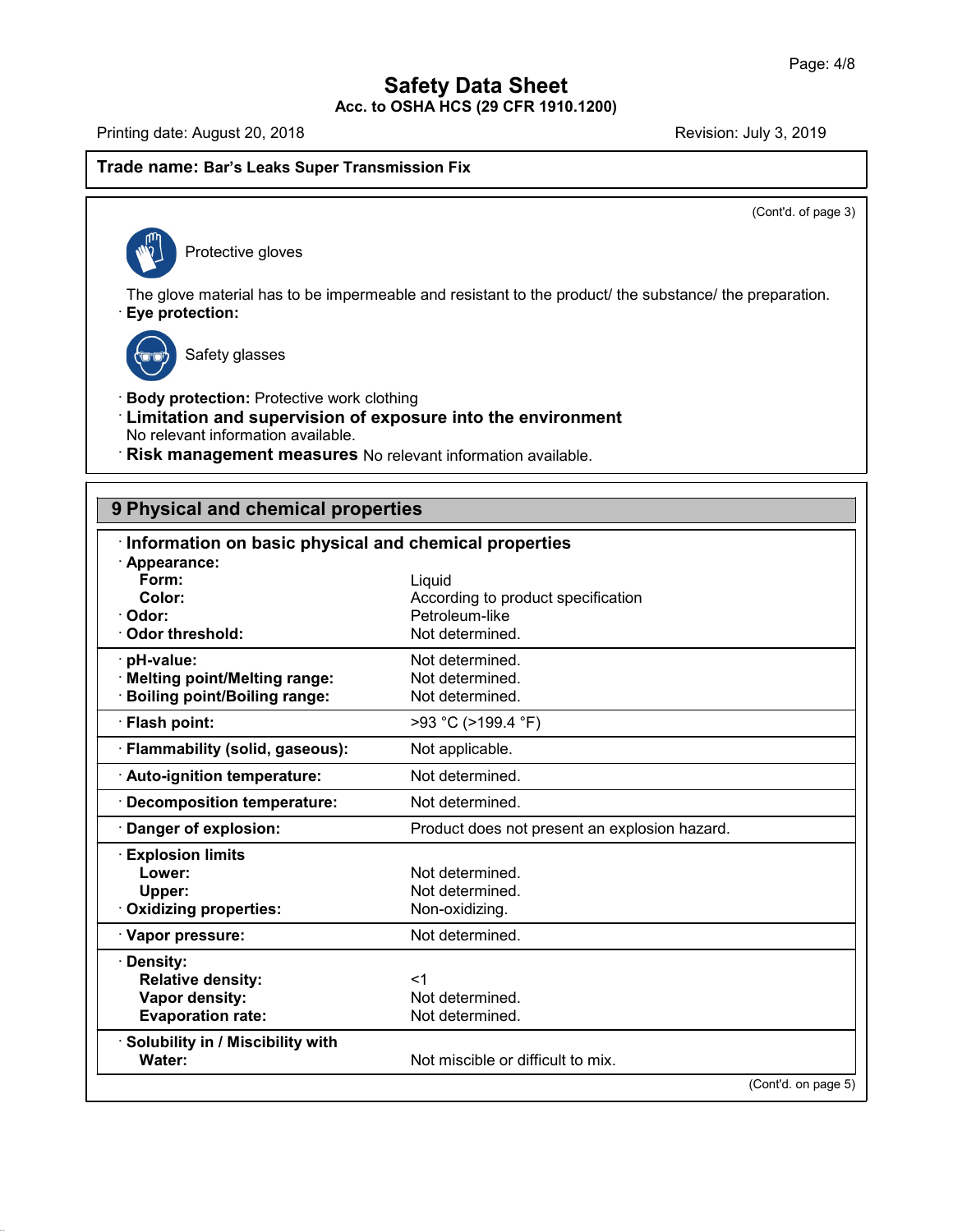$\overline{(\text{Cont } d. \text{ of page 4})}$ 

**Axericanside name: Bar's Leaks Super Transmission Fix**<br>• **Partition coefficient (n-octanol/water):** Not determined.<br>• **Viscosity** 

**Example 12 and Second Second Second Second Second Second Second Second Second Second Second Second Second Second<br>
<b>Dynamic:**<br>
Not determined.<br>
Not determined.<br> **Propertion**<br>
No relevant information **10 Dynamic:**<br>
10 Stability and reactivity<br>
10 Stability and reactivity<br>
10 Stability and reactivity<br>
10 Reactivity: No relevant information aver

**Kinematic at 40 °C (104 °F):**<br> **Kinematic at 40 °C (104 °F):**<br> **Kinematic at 40 °C (104 °F):**<br> **Kinematic at 40 °C (104 °F):**<br> **Kinemation** Available.<br>
No relevant information available.<br>
No relevant information available

**• Reactivity:**<br> **• Reactivity:** No relevant information available.<br>
• **Chemical stability:** Stable under normal temperatures and pressures.<br>
• **Thermal decomposition / conditions to be avoided:**<br>
• No decomposition if use **10 Stability and reactivity**<br> **Reactivity:** No relevant information available.<br> **Chemical stability:** Stable under normal temperatures and pressures.<br>
Thermal decomposition / conditions to be avoided:<br>
No decomposition if

- 
- **Thermal stability:** Stable under normal temperatures and **Thermal decomposition / conditions to be avoided:**<br>No decomposition if used according to specifications.<br>To avoid thermal decomposition, do not overheat.<br>**Possibil** Chemical stability: Stable under normal temperatures and pressures.<br>Thermal decomposition / conditions to be avoided:<br>No decomposition if used according to specifications.<br>To avoid thermal decomposition, do not overheat.<br>P Thermal decomposition / conditions to be avoided:<br>
No decomposition if used according to specifications.<br>
To avoid thermal decomposition, do not overheat.<br> **Possibility of hazardous reactions**<br>
Toxic fumes may be released • **Possibility of hazardous reactions**<br>
Toxic fumes may be released if heated above the decomposition sto avoid Excessive heat and contact v<br> **Conditions to avoid** Excessive heat and contact v<br> **Conditions to avoid** Excess

- 
- **11 Toxicological information**<br> **11 Toxicological information**<br> **11 Toxicological information**<br> **11 Toxicological information** 
	-

**Hydrocarbons** 

- 
- **11 Toxicological information<br>
Information on toxicological effects<br>
Acute toxicity:** Based on available data, the classification criteria are not met.<br>
LD/LC50 values that are relevant for classification: None. **Example 1 Toxicological information**<br> **Acute toxicity:** Based on available data, the classification criteria are not met.<br> **· LD/LC50 values that are relevant for classification:** None.<br>
• **Primary irritant effect:**<br>
• Information on toxicological effects<br>
Acute toxicity: Based on available data, the classification criteria are not met.<br>
LD/LC50 values that are relevant for classification: None.<br>
Primary irritant effect:<br>
On the skin: Sl
	-
	-
	-
	-
	- On the skin: Slight irritant effect on skin and mucous membranes.<br>• On the eye: Slight irritant effect on eyes.<br>• Sensitization: Based on available data, the classification criteria a<br>• Carcinogenic categories<br>• IARC (In
	-

**On the eye:** Slight irritant effect on eyes.<br> **Carcinogenic categories**<br> **Example 18.1 Carcinogenic categories**<br> **NARC (International Agency for Research on None in reportable quantities.**<br> **NTP (National Toxicology Prog** • Carcinogenic categories<br>
• IARC (International Agency for Research on Cancer):<br>
• None in reportable quantities.<br>
• NTP (National Toxicology Program):<br>
• Present in trace quantities.<br>
• 71-43-2 benzene<br>
91-20-3 Naphthale IARC (International Agency for Research on Cancer):<br>
None in reportable quantities.<br>
NTP (National Toxicology Program):<br>
Present in trace quantities.<br>
71-43-2 benzene K<br>
91-20-3 Naphthalene R

### None in reportable quantities.<br>
NTP (National Toxicology Program):<br>
Present in trace quantities.<br>
71-43-2 Denzene Kanada Controller Range Range Range Range Range Range Range Range Range Range Range Range Ra<br>
0SHA-Ca (Occup **· NTP (National Toxicology Program):**<br>
Present in trace quantities.<br>
71-43-2 benzene<br>
91-20-3 Naphthalene<br> **· OSHA-Ca (Occupational Safety & Health Administration):**<br>
Present in trace quantities.<br>
71-43-2 benzene Present in trace quantities.<br>
71-43-2 benzene<br>
91-20-3 Naphthalene<br> **OSHA-Ca (Occupational Safety &**<br>
Present in trace quantities.<br>
71-43-2 benzene 71-43-2 benzene<br>91-20-3 Naphthalene<br>**OSHA-Ca (Occupational S**<br>Present in trace quantities.<br>71-43-2 benzene<br>**Probable route(s) of expos** 91-20-3 Naphthalene<br> **COSHA-Ca (Occupational Safety & Heal**<br>
Present in trace quantities.<br> **Probable route(s) of exposure:**<br>
Ingestion.

Ingestion.

47.0.13

(Cont'd. on page 6)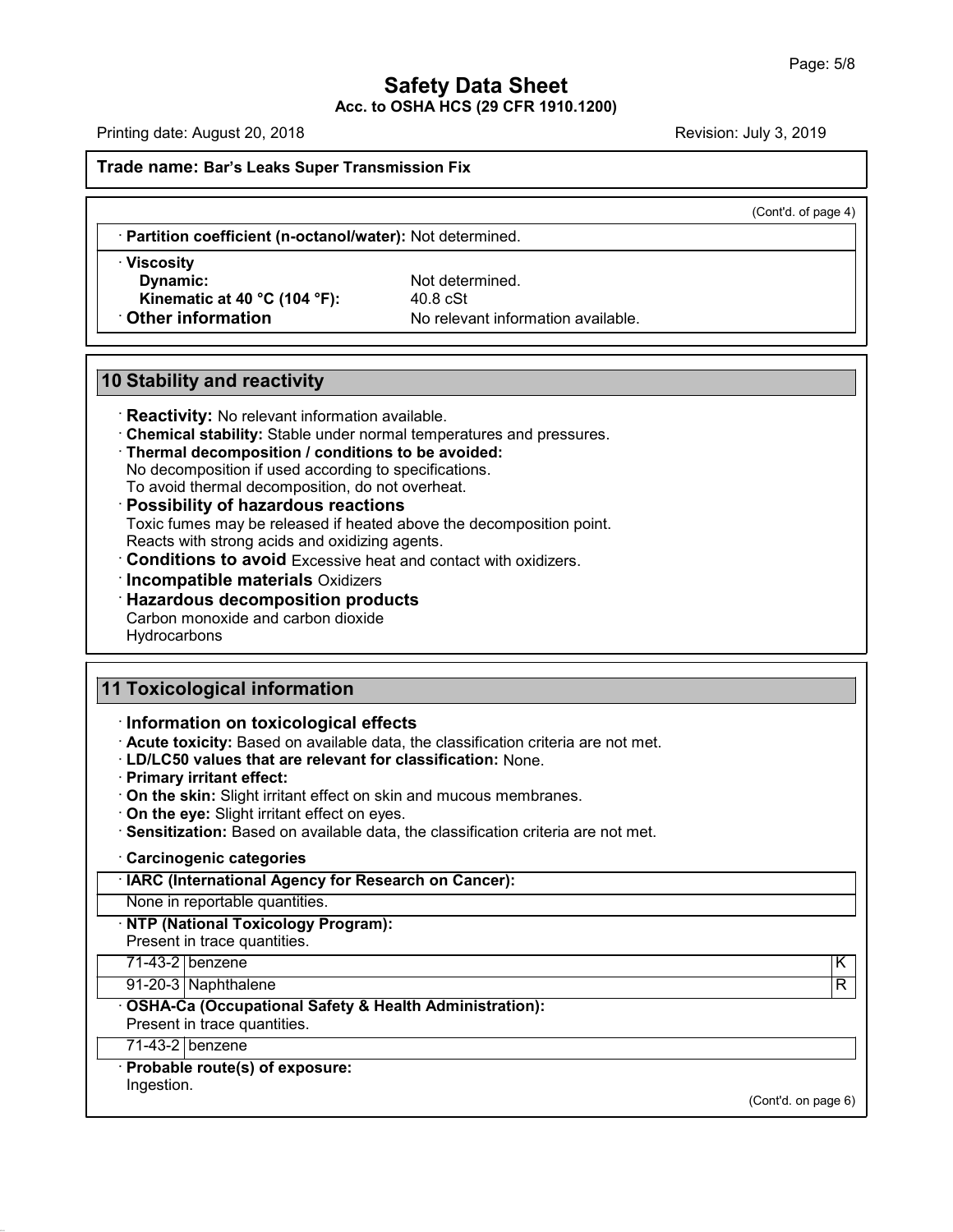$\overline{(\text{Cont } d.\text{ of page 5})}$ 

- 
- Printing date: August 20, 2018<br> **Trade name: Bar's Leaks Super Transmission Fix**<br>
Eye contact.<br>
Skin contact.<br>
Corm cell mutagenicity: Based on available data, the classification criteria are not met.
	-
	-
	-
- **Example: Bar's Leaks Super Transmission Fix** (Contd. of page<br>
Eye contact.<br>
Skin contact.<br>
Control. of page<br>
Control. of page<br>
Control. Control. Control. Control. Control. Control. Control. Control. Control. Control. Cont **12 Ecological information**<br> **12 Ecological information**<br> **12 Ecological information**<br> **12 Ecological information**<br> **12 Ecological information**<br> **12 Ecological information**<br> **13 Ecological information**<br> **13 Ecological info** 
	-

### · **Toxicity**

- 
- 2<br> **Ecological information**<br> **Ecological information**<br> **Existity**<br> **Existence and degradability** The product is partially biodegradable. Significant residuals remain.<br> **Ecotoxical effects:**<br> **Existence and degradability** T • **Persistence and degradability** The product is partially biodegradable. Significant residuals remain.<br>• **Bioaccumulative potential:** No relevant information available.<br>• **Kobility in soil:** No relevant information availa
- 
- 
- 
- · **Remark:** Due to mechanical actions of the product (e.g. agglutinations), damages may occur.
- 
- **13 Disposal considerations**<br> **13 Disposal considerations**<br> **13 Disposal considerations**<br> **13 Disposal considerations**<br> **13 Disposal considerations** 
	- Other adverse effects No relevant information<br> **B Disposal considerations<br>
	 Waste treatment methods<br>
	 Recommendation:<br>
	 Contact waste processors for recycling in**

47.0.13

· **Recommendation:**

**13 Disposal considerations**<br>
Contact waste treatment methods<br>
Contact waste processors for recycling information.<br>
The user of this material has the responsibility to dispose of unused material, residues and containers in **Disposal considerations<br>Waste treatment methods<br>Recommendation:**<br>Contact waste processors for recycling information.<br>The user of this material has the responsibility to dispose of unused material, residues and containers Waste treatment methods<br>Recommendation:<br>Contact waste processors for recycling information.<br>The user of this material has the responsibility to dispose of unused material, residues and containers in<br>compliance with all rel **Example 18 • Recommendation:**<br>
Contact waste processors for recycling information.<br>
The user of this material has the responsibility to dispose of unused material, residently compliance with all relevant local, state and

| Not regulated. |                                                                          |
|----------------|--------------------------------------------------------------------------|
| Not regulated. |                                                                          |
|                |                                                                          |
| Not regulated. |                                                                          |
|                | Recommendation: Disposal must be made according to official regulations. |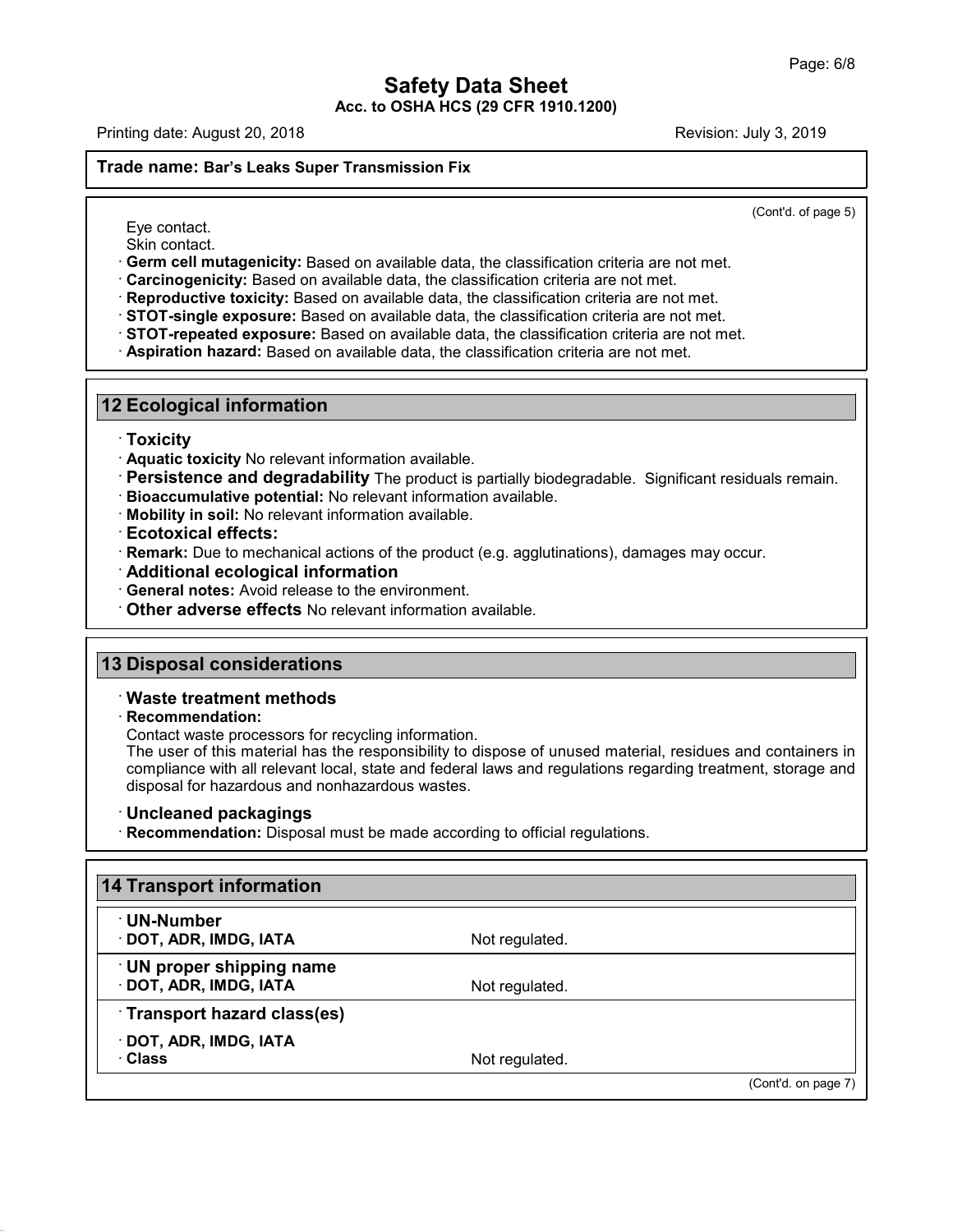Printing date: August 20, 2018<br>**Trade name: Bar's Leaks Super Transmission Fix** 

|                                                                            | (Cont'd. of page 6) |  |
|----------------------------------------------------------------------------|---------------------|--|
| · Packing group<br>· DOT, ADR, IMDG, IATA                                  | Not regulated.      |  |
| $\cdot$ Environmental hazards<br>· Marine pollutant:                       | No.                 |  |
| Special precautions for user                                               | Not applicable.     |  |
| Transport in bulk according to Annex II of<br>MARPOL73/78 and the IBC Code | Not applicable.     |  |

**Example 3776** and the IBC Code<br>
Similar Regulatory information<br>
Safety, health and environmental regulations/legislation specific for the substance or<br>
Thited States (USA) **mixture**<br>· United States (USA) **Example 15 Regulatory information<br>
Safety, health and environm<br>
mixture<br>
United States (USA)<br>
SARA<br>
Section 202 (extremely becarde** • **Safety, health and environmental regulations/**<br>• United States (USA)<br>• **SARA**<br>• Section 302 (extremely hazardous substances):<br>None of the ingredients are listed. Mixture<br>
None of the ingredients are listed.<br> **None of the ingredients are listed.**<br> **None of the ingredients are listed.**<br>
None of the ingredients are listed.<br>
None of the ingredients are listed.

· **SARA**

None of the ingredients are listed.<br>
None of the ingredients are listed.<br> **• Section 355 (extremely hazardous substances):**<br>
None of the ingredients are listed.<br>
• **Section 313 (Specific toxic chemical listings):**<br>
None of

**Example 1 are ingredients are listed.**<br> **None of the ingredients are listed.**<br> **• Section 313 (Specific toxic chemical listings):**<br>
None of the ingredients are listed.<br>
• **TSCA (Toxic Substances Control Act)**<br>
All ingredi

None of the ingredients are listed.<br> **Section 313 (Specific toxic chemical listings):**<br>
None of the ingredients are listed.<br> **TSCA (Toxic Substances Control Act)**<br>
All ingredients are listed.<br> **Proposition 65 (California) TSCA (Toxic Substances Control Act)**<br>
All ingredients are listed.<br> **Proposition 65 (California)**<br> **Chemicals known to cause cancer:**<br>
Present in trace quantities.<br>
T1-43-2 benzene. TSCA (Toxic Substances Control<br>All ingredients are listed.<br>Proposition 65 (California)<br>Chemicals known to cause cance<br>Present in trace quantities.<br>71-43-2 benzene Il ingredients are listed.<br> **roposition 65 (California)**<br> **hemicals known to cause**<br> **resent in trace quantities.<br>
71-43-2 benzene<br>
12-56-1 trimethyl phosphate** Proposition 65 (California)<br>Chemicals known to cause cancer:<br>Present in trace quantities.<br>71-43-2 benzene<br>512-56-1 trimethyl phosphate<br>100-41-4 Ethylbenzene Chemicals known to cause can<br>Present in trace quantities.<br>
71-43-2 benzene<br>
512-56-1 trimethyl phosphate<br>
100-41-4 Ethylbenzene<br>
91-20-3 Naphthalene

Fresent in trace quantities.<br>
12-56-1 trimethyl phosphate<br>
12-56-1 trimethyl phosphate<br>
00-41-4 Ethylbenzene<br>
91-20-3 Naphthalene<br>
hemicals known to cause de <sup>11-45-2</sup> **Chemicals known to cause developmental toxicity for females:**<br> **Chemicals known to cause developmental toxicity for females:**<br>
None of the ingredients are listed. 912-56-1 Inmethyl phosphate<br>
100-41-4 Ethylbenzene<br>
91-20-3 Naphthalene<br> **Chemicals known to cause developmental toxicity for females:**<br>
None of the ingredients are listed.<br> **Chemicals known to cause developmental toxicity** 

91-20-3 | Naphthalene<br>
Chemicals known to cause devel<br>
None of the ingredients are listed.<br>
Chemicals known to cause devel<br>
Present in trace quantities.<br>
71-43-2 | benzene **Chemicals known to caus**<br>None of the ingredients are<br>**Chemicals known to caus**<br>Present in trace quantities.<br>71-43-2 benzene<br>**Chemicals known to caus** 

None of the ingredients are listed.<br> **· Chemicals known to cause developmental toxicity for males:**<br>
Present in trace quantities.<br>
71-43-2 **benzene**<br> **· Chemicals known to cause developmental toxicity:**<br>
Present in trace **Chemicals known to cause devel**<br>Present in trace quantities.<br>71-43-2 benzene<br>**Chemicals known to cause devel**<br>Present in trace quantities.<br>67-56-1 Methanol esent in trace quantities.<br>-43-2 | benzene<br>**nemicals known to cause dividends**<br>for-56-1 | Methanol<br>46-09-5 | sulphur dioxide 71-43-2 benzene<br>Chemicals known to cause developi<br>Present in trace quantities.<br>67-56-1 Methanol<br>7446-09-5 sulphur dioxide<br>71-43-2 benzene nemicals known to cause desent in trace quantities.<br>197-56-1 Methanol<br>197-56-1 sulphur dioxide<br>197-43-2 benzene

47.0.13

(Cont'd. on page 8)